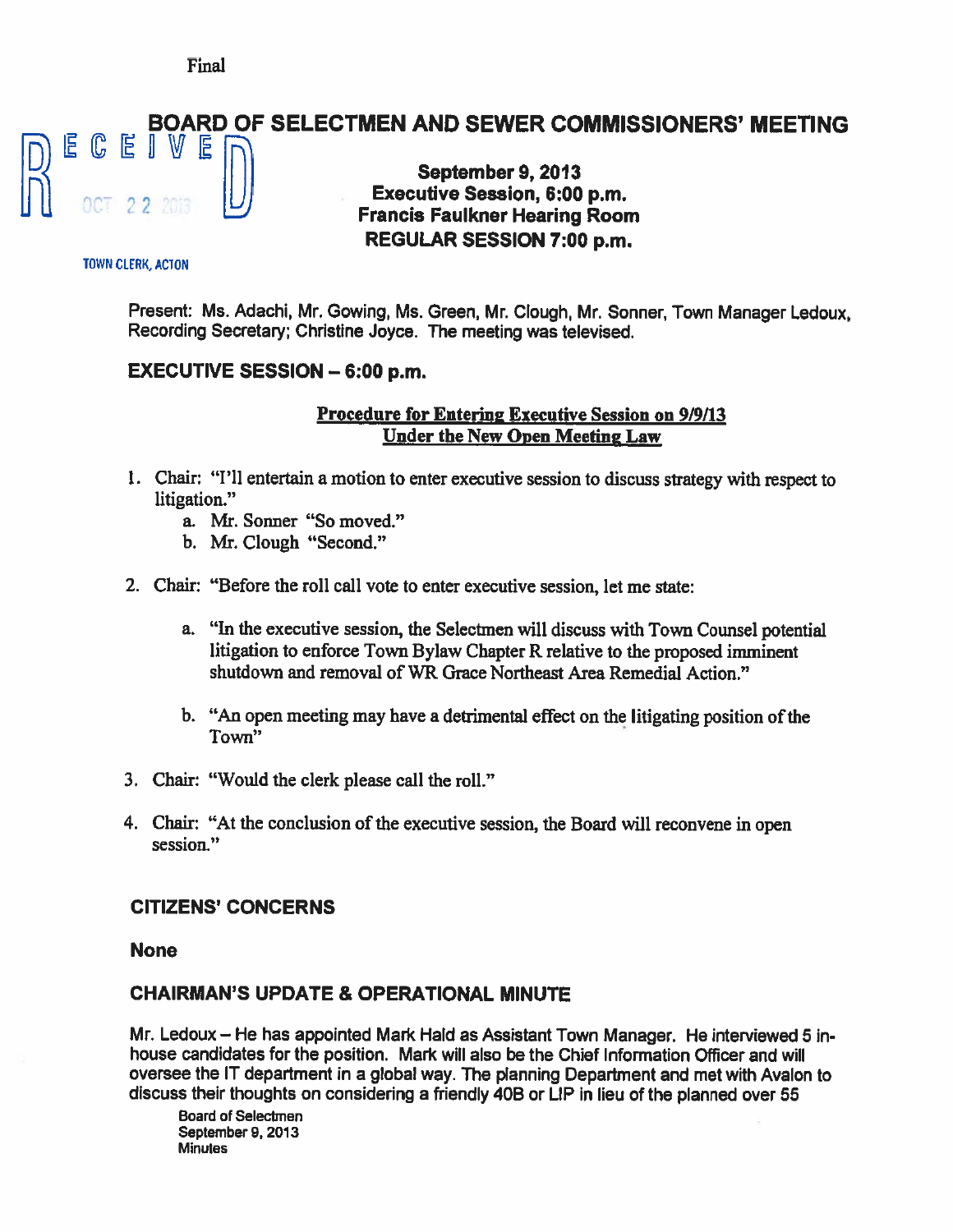development that never took off. Attended meeting of all the Town Managers at Minuteman High School and noted it has been difficult to develop <sup>a</sup> capital plan. They reviewed several models that would allocate capital costs based on <sup>a</sup> four year rolling average of students, Chapter 70 combined effort weight, and <sup>a</sup> base capital contribution for each town. Acton's cost under the current model is \$181,137.00. 1200 Citizen Surveys went out at the end of August and we have received <sup>a</sup> 13% return. The results will be presented by students involved in this exercise once the review is completed. There will be <sup>a</sup> small 9111 remembrance ceremony at the Public Safety Building starting at 9:30am.

Ms. Adachi — Announced the two Executive Sessions: one before the meeting about litigation and another one at the end of this meeting to discuss Real Property. The end of August was the 50<sup>th</sup> Anniversary of the March on Washington and a WGBH radio story on the topic was inspired by two Acton pastors who participated in thel 963 march and how Acton has changed since then. She will forward the link if anyone is interested in listening to the program. Morrison Farm will be conducting <sup>a</sup> series of walks for citizens' benefit.. They are going to have a number of themed walks, including an historical walk and a natural walk. MAGIC is having a FEMA flood plan revision meeting on the  $13<sup>th</sup>$  at the Alcott Elementary School in Concord.

## PUBLIC HEARINGS & APPOINTMENTS

#### PANERA SITE PLAN #315113-441, 252 MAIN STREET—Continuation Request to December 16, 2013

The board approved the continuance requested by the Applicant.

#### CROSSTOWN CONNECT INTER-MUNICIPAL AGREEMENT

At <sup>a</sup> previous meeting, Doug Halley presented on the way the program will operate and gave <sup>a</sup> brief overview tonight. The Memorandum of Understanding presented to the Board tonight has been reviewed and approved by Town Counsel. Maynard and Littleton have already signed the MOU. He will meet with Boxborough tonight and the other communities in the coming weeks. Clock Tower Place in Maynard has already signed the MOU and provided office space as par<sup>t</sup> of their agreement. The organization opened their offices at Clock Tower Place today. Acton is the lead community for this program. This program will help to reduce our transportation budget and provide greater service by regionalizing our dispatching services. TransAction is already providing dispatch for Dial-A-Ride and Road Runner and they hope to be on line in early October for the COA van. They are committed to work with COA to address their needs and concerns.

Mr. Sonner said he was very interested in seeing this move forward wanted to know if the coordinating committee was looking at ways to measure the results of this program from <sup>a</sup> user's view and needs. Mr. Halley said that he suspects they will but that will be up to the committee to set the organization's goals.

Mr. Clough saw the presentation to the Finance Committee and said he felt that the terms of the MOU were reasonable. His only concern was with losing some control but that judging by the wording of the MOU, he didn't expec<sup>t</sup> that to happen.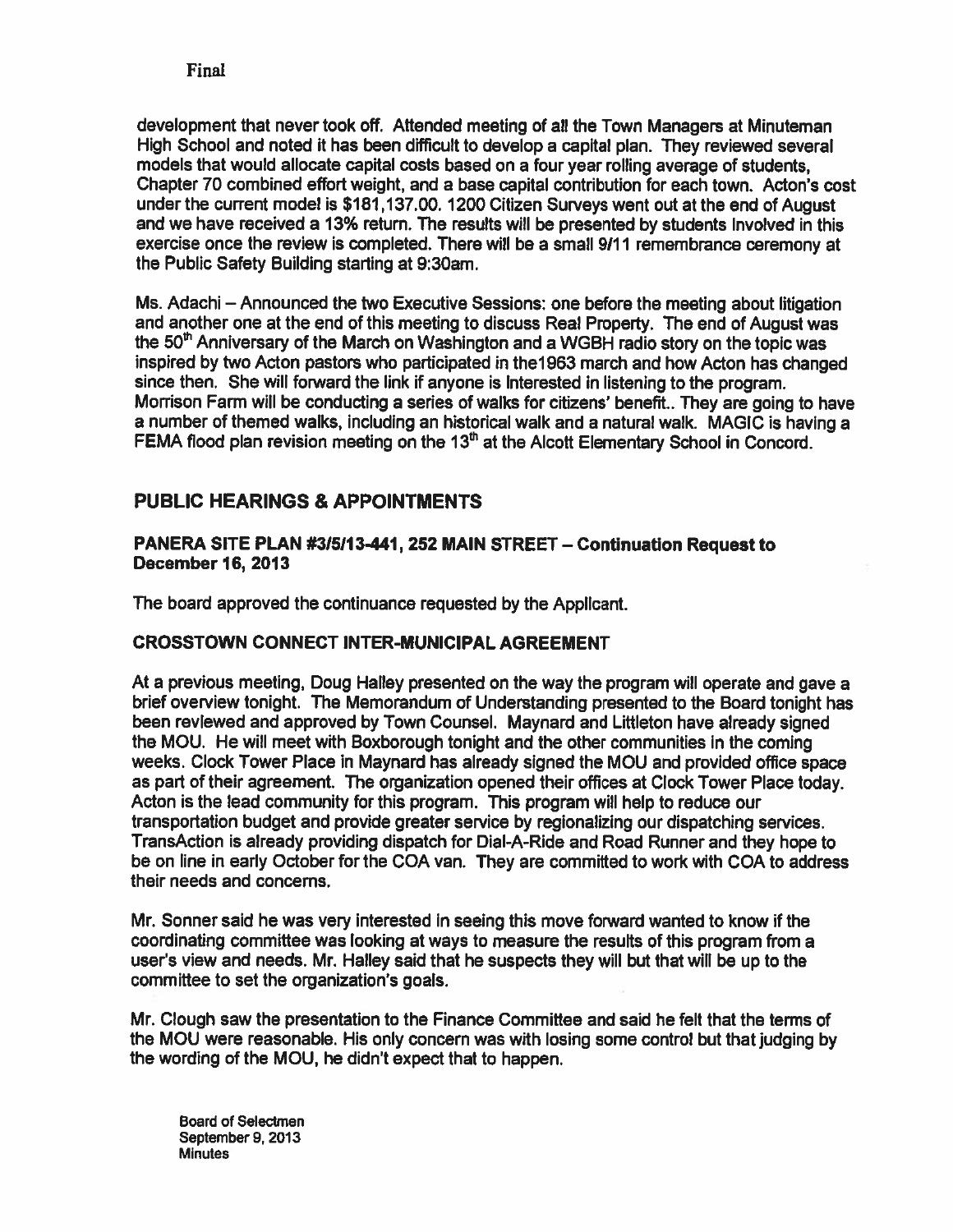Mr. Gowing said this would be rolled out the same way as the MinuteVan was and will not be an abrupt change.

Ms. Adachi is confident that all glitches will be worked out. She said that she understands some of the anxiety surrounding the change but believes that the people running the program have the best interests of the riders at heart.

Mrs. Osborn, Acton resident and COA Volunteer said that she was concerned with this change. She is surprised and disappointed at transferring the COA dispatch to another service because the current COA dispatchers are knowledgeable and know the riders. She is concerned that if the service is taken away from local control, that older people will be turned away or intimidated by the changes.

Mr. Sonner responded that centralizing dispatch services should actually improve service levels. It will change the dispatching, but not the vans or their drivers. He hopes the centralized dispatchers will have the same ability to develop rappor<sup>t</sup> with the seniors.

Mr. Sonner Moved - Pursuant to MGL Chapter 40, Section 4A, the Acton Board of Selectmen authorize execution of an Inter-Municipal Agreement (IMA) with the Towns of Boxborough, Concord, Lift leton, Maynard, Stow and Wesiford for the provision of transportation Management services and establishment of the CrossTown Connect Transportation Management Association (TMA). Mr. Gowing — second. UNANIMOUS VOTE

#### CVS SITE PLAN — 400 Massachusetts Avenue

Richard Mattocks with TRP Development introduced his group. He went over the general proposa<sup>l</sup> and spoke about the work his group is doing with the Zoning Enforcement Officer to settle the size of the proposed building. He also mentioned that they want to try again to ge<sup>t</sup> approval from Town Meeting for the drive thrus for pharmacies. Josh Gurley, engineer from BoIler Engineering, outlined the project. He feels we need to agree on the lot size and building size and will continue to work on this with Scott Mutch, the ZEO. They are planning to have a common driveway for shared access with the TO Bank. They discussed the proposed amenities and landscaping, including 16 trees and 250 shrubs. He noted that the storm drain meets the Storm Water bylaw and said that he will continue to work on the remaining comments made by the Town Engineer.

Kevin Patton — EKA Architects noted they worked closely with the Design Review Board on the site's appearance, and are proposing <sup>a</sup> brick and clapboard façade. They also recognized the desire to have the building appear to face the street and created <sup>a</sup> one of <sup>a</sup> kind special design.

Ms. Green thanked them for working with ORB and questioned the excess parking. The CVS team said that the Kelley's Corner zoning minimums for parking doesn't meet their anticipated needs, and noted that they have standards based on the hundreds of other CVS stores. They know what they need for employee and shoppers parking, and may in the future review the parking numbers, Ms. Green also asked if they were planning to build the overhang, etc. for the drive thru before another vote at Town Meeting. They CVS team said that they won't build the overhang but will plan for enough driving space for <sup>a</sup> future drive thru.

Mr. Gowing thanked them for all their hard work and asked if the east elevation width was large enough to have a drive-thru and a pass thru lane. Mr. Patton said width at the window allows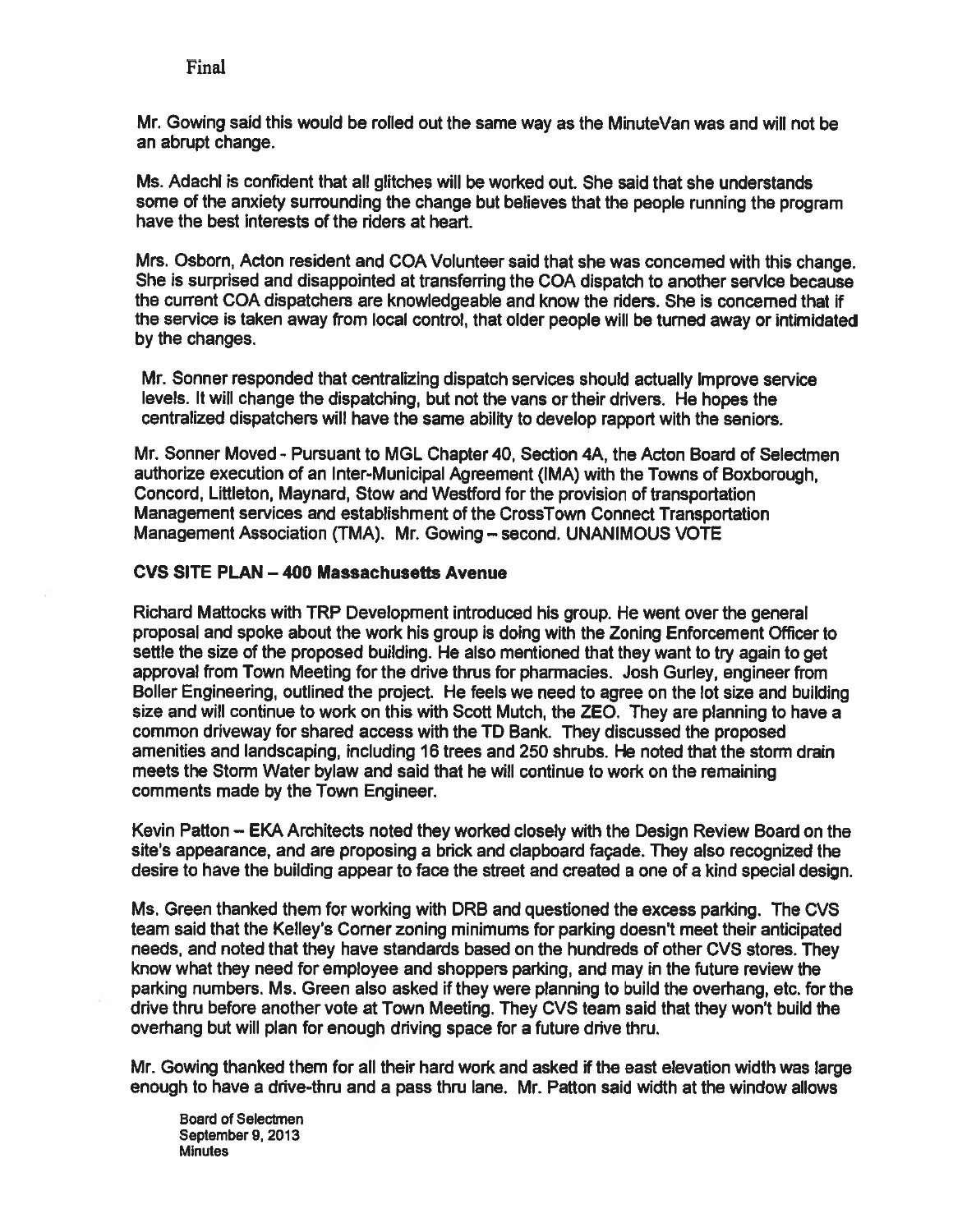for a car make it by the drive-thru. Mr. Gowing brought up the remaining questions surrounding the FAR. He asked for the footprint of the mezzanine level. He was told that the mezzanine is 2180 square feet and that the entire building has <sup>a</sup> gross square footage of 13.602, but that they believe the net floor square footage to be 12,000. Mr. Gowing asked Mr. Mutch is the TD Bank was under the FAR and if that calculation included the shared 7,000 square feet. Mr. Mutch said the TD Bank did not use the 7,000 square feet to meet FAR.

Mr. Clough said they need to resolve the numbers for the FAR before they can go forward. He asked about the driveway materials. The CVS team said they do not have enoug<sup>h</sup> data about the permeable products and they feel it is too costly and not appropriate in this instance and that stamped concrete is appropriate.

Mr. Sonner asked about the ownership of the lots and noted that it is not completely clear who owns what. He asked if this was something to be worked out with the Planning Department. Mr. Mutch spoke to Town Counsel who believes that all four parcels are in different ownership and therefore from <sup>a</sup> zoning view they are treated as individual properties until they are consolidated into one lot. Mr. Mutch was asked about special zoning at Kelley's corner and if the proposal is in the Kelley's Corner Zoning District. It is in the Kelley's Corner district.

Ms. Adachi asked about the DRB comments on the bollards. They said they can change the color. The retaining wall can be removed later if needed. Ms. Adachi asked about bike racks and having the stamped concrete. It is pedestrian friendly and asked about maintenance of the stamped concrete. It was noted that the initial cost is higher but maintenance is less costly or the sarne. Ms. Adachi noted that the proposal will likely need to be continued until the ownership and FAR issues are ironed out.

David Martin — commented about the building said that while it fits with the Kelley's Corner Zoning, it doesn't seem like it fits with the intent of the zoning. The placement of the entrance concerned him because while they make it appear that you can enter from the street, you actually enter from the back. He asked about traffic and getting across the street to and from the plaza. Mr. Sonner said Mass Ave. is <sup>a</sup> state road and not in our control. We would need to petition the State for <sup>a</sup> crossing and traffic light and defer to the Engineers and Police.

Mr. Trimble, a resident, said he was concerned about the traffic now and felt that putting in a light would be challenging.

Bonnie Norton, resident 8 Nadine Road, asked about the parcel distance from the clear cut lot to her property line. She is concerned about lighting and noise, Lighting will be downward and there should not be any light trespass.

Franny Osmann, resident, felt we should have some mitigation to bike and pedestrian access from Piper Road and School Street. She would like to know if that could be looked at. She wanted connection to other places from Great Hill.

Debbi Stern, resident, urged them to consider the lighting plans and asked not have light in the parking lots on all night. She asked about snow plowing and people using her neighborhood to pick up or cut through.

Dick Calandrella offered <sup>a</sup> note of caution with piece meal development of Kelley's Corner.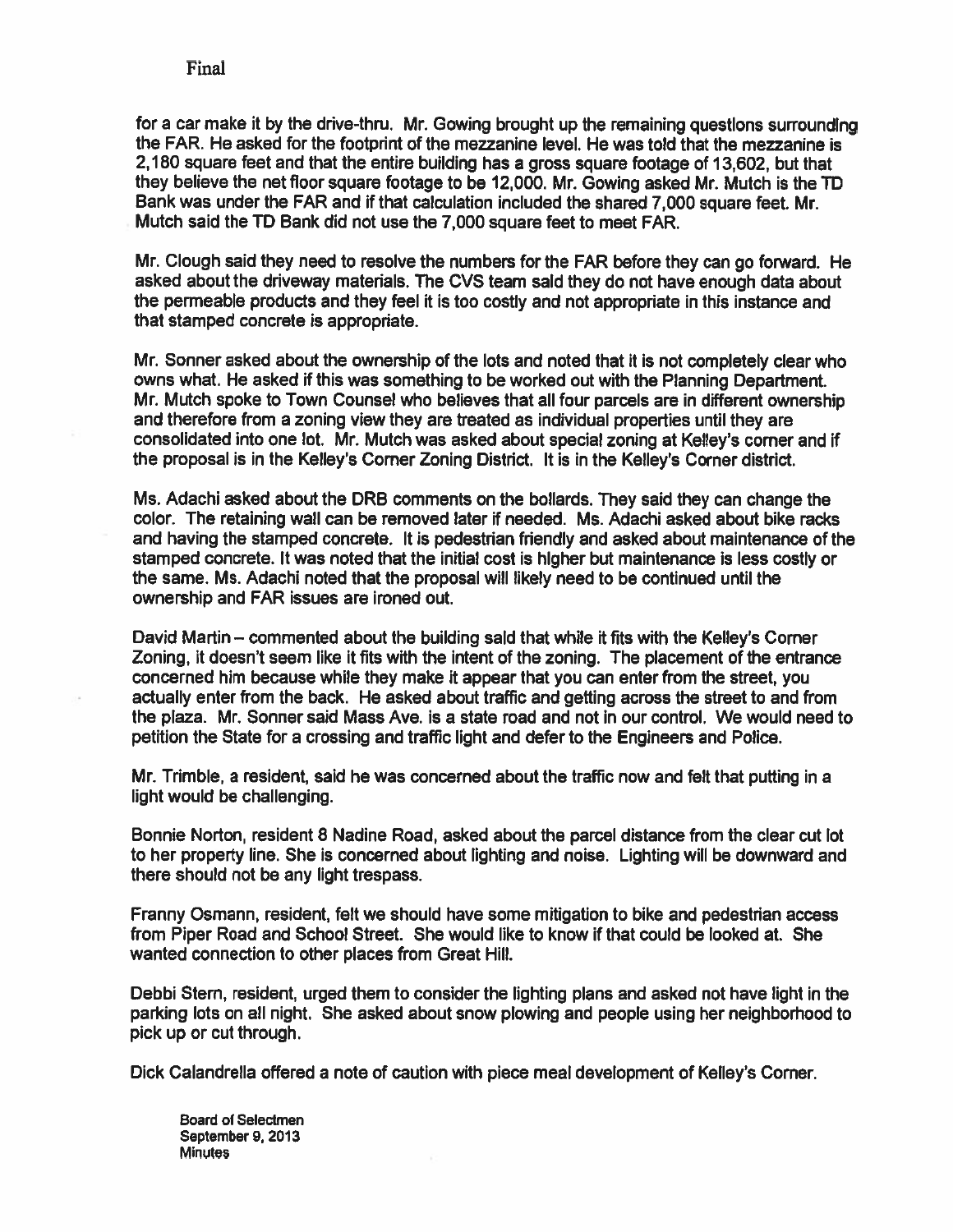Mr. Gowing noted that when Keiley's Corner zoning was developed 20 years ago there was <sup>a</sup> different plan. We need to look at the zoning holistically.

Joy Welder asked if the old CVS was being moved across the street. They will be.

Mr. Sonner - Move to continue site plan to October  $7<sup>th</sup>$  at 7:35. Mr. Gowing – second. UNANIMOUS VOTE

#### BURSAW GAS AND OIL —94 GREAT ROAD, PROPANE STORAGE (LP)

Mr. Sonner asked if it was okay for us to approve 8000 gallons of LP when the newspaper announcement only said 4,140. Mr. Ledoux said he would be concerned if the Board approved the higher number. The applicant said he was okay with only getting approval for the 4,140 gallons for right now.

Mr. Clough had questions about the safety of having 8,000 gallons on the lot at once. The applicant said they have lots of light and cameras in place and that the cargo would be secure.

Mr. Sonner — Moved to approve the application for 4140 gallons of LP. Mr. Clough — second. UNANIMOUS VOTE

#### COMMON VICTULLER'S LICENSE, SPICEPEPPER GARDEN, 36 GREAT ROAD

Chris Holman attorney for applicant outlined the proposed operation. Mr. Tong has restaurant and liquor experience. He is <sup>a</sup> US citizen and TIPS trained. He will be on site for over 40 hours <sup>a</sup> week. They understand the importance of liquor service.

Mr. Gowing — Moved to approve. Mr. Sonner — second. UNANIMOUS VOTE

#### FULL LIQUOR TRANSFER, SPICEPEPPER GARDEN, 36 GREAT ROAD

Mr. Gowing asked about coverage at the restaurant when the owner would not be there. His wife will be at the restaurant overseeing things.

Mr. Sonner — Moved to approve. Mr. Clough — second. UNANIMOUS VOTE

#### SELECTMEN'S BUSINESS

#### DOG LICENSE FEE WAIVER OVER 70 RESIDENTS

Mr. Ledoux recommends not changing the current dog licensing fees, He said that Town Meeting voted Article 40 to waive the dog licensing fees for residents over 70 but there was <sup>a</sup> question about when to start implementing that program. He recommends starting it in the new year.

Mr. Gowing - Moved to waive license fee to those over 70 years old starting on January 1<sup>st</sup> 2014. Mr. Sonner— second — UNANIMOUS VOTE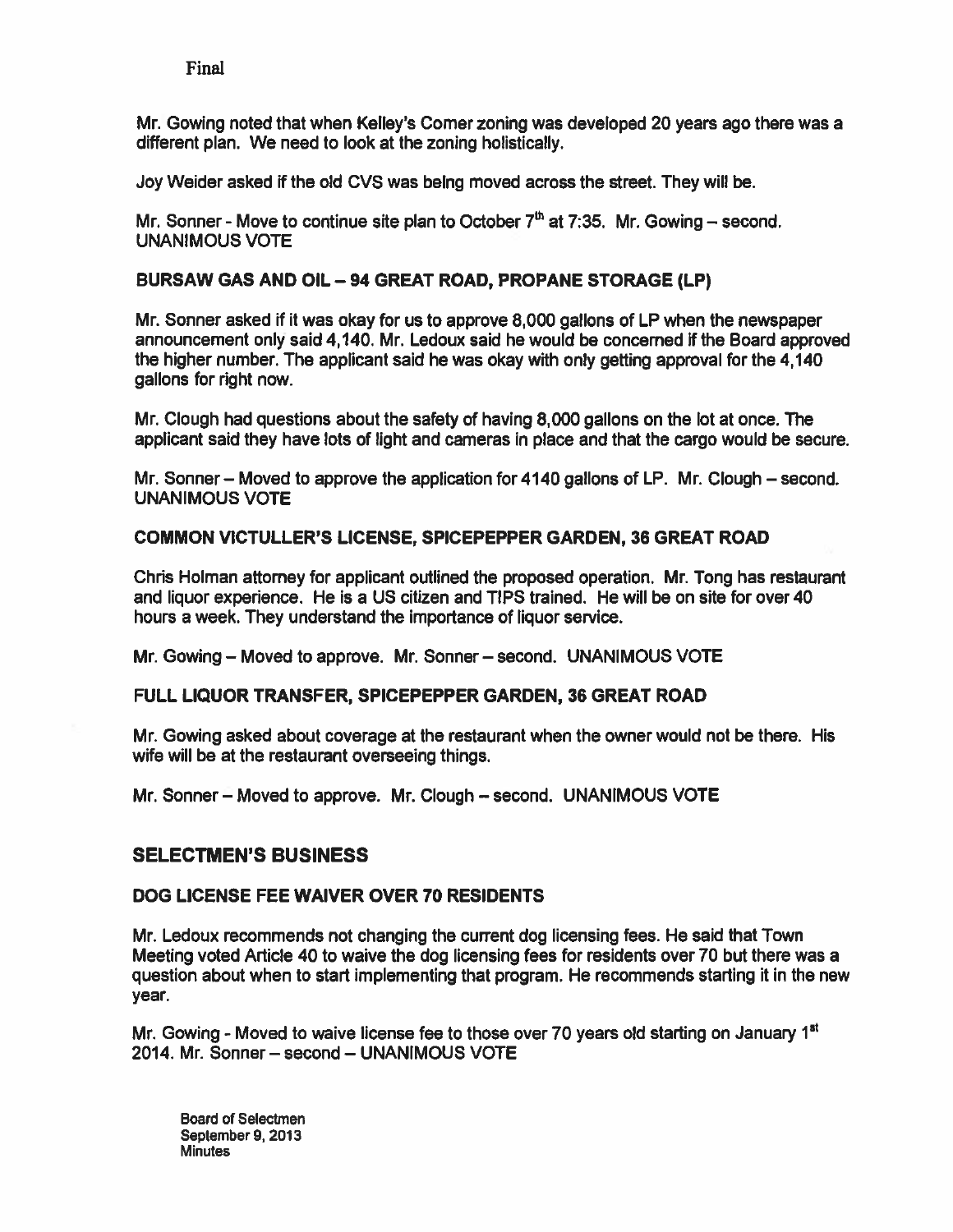#### WOOD LANE PURCHASE AND SALES AGREEMENT

It was noted that this purchase was voted and approved at Annual Town Meeting and that this is the final document for signature.

Mr. Cowing — Moved to approve. Mr. Sonner — second. UNANIMOUS VOTE

#### DRAFT CHARGE OF THE SENIOR CENTER BUILDING COMMITTEE

Mr. Cowing introduced the proposa<sup>l</sup> to form <sup>a</sup> senior center building committee and outlined who would be included on the committee.

Mr. Sonner asked what the approac<sup>h</sup> would be from <sup>a</sup> community center angle. If the idea of <sup>a</sup> community center would be considered from the viewpoint of seniors or if the <sup>p</sup>lan would be to consider <sup>a</sup> community center and senior center together. Mr. Cowing said this proposa<sup>l</sup> came out of the <sup>2007</sup> senior center building <sup>p</sup>lan committee and while the focus has always been on the senior center, they would continue to allow other community uses in the off hours. Mr. Sonner said that the Acton <sup>2020</sup> Committee heard <sup>a</sup> very different idea and have suggested also investigating building <sup>a</sup> Community Center. Mr. Cowing noted that there has already been <sup>a</sup> lot of legwork done on the Senior Center and that perhaps <sup>a</sup> sub-committee of the senior center committee could look into the community center. Mr. Sonner felt that from <sup>a</sup> political standpoint, it is not realistic to pass <sup>a</sup> senior center alone but noted that pushing both is obviously more expensive. He felt it was still unclear if the proposa<sup>l</sup> was <sup>a</sup> senior center committee answering the question of whether or not we need <sup>a</sup> community center or if we need to create two separate committees.

Mr. Clough felt <sup>a</sup> community center should be discussed. We would want <sup>a</sup> sub-group to work that out before it comes to the Town and the board. He felt that the last proposa<sup>l</sup> for <sup>a</sup> senior center was not passed at town meeting because we needed to pay more than lip service to the idea of <sup>a</sup> community center.

Ms. Green was concerned about the push for the Community Center. She noted that there has been <sup>a</sup> lot of effort and work already pu<sup>t</sup> behind <sup>a</sup> senior center and does not see the same for <sup>a</sup> Community Center. She felt that the Senior Center is further along and did not want to hold it up for the Community Center part. She felt that if people wanted <sup>a</sup> community center, then they need to do the initial outreach and form <sup>a</sup> committee like the seniors have already done.

Ms. Adachi felt that there was <sup>a</sup> problem expanding the mission and asked if we need Community Center or just want one. If <sup>a</sup> Community Center is wanted then the residents will have to step up and move this forward and ge<sup>t</sup> the two uses together to see if there is <sup>a</sup> way for efficiencies. She wants to keep this about the Senior Center.

Dick Calandrella, resident, suggested the combining of the two committee's. Mr. Gowing said the Community Center is not defined. He felt the seniors have not gotten the respec<sup>t</sup> for their funding the schools and other sacrifices they made to Acton's better good.

Mr. Clough wanted to clarify that he wasn't advocating for anything but rather focusing on what he thinks can ge<sup>t</sup> <sup>a</sup> result at town meeting. He noted that it only takes <sup>a</sup> handful to kill an idea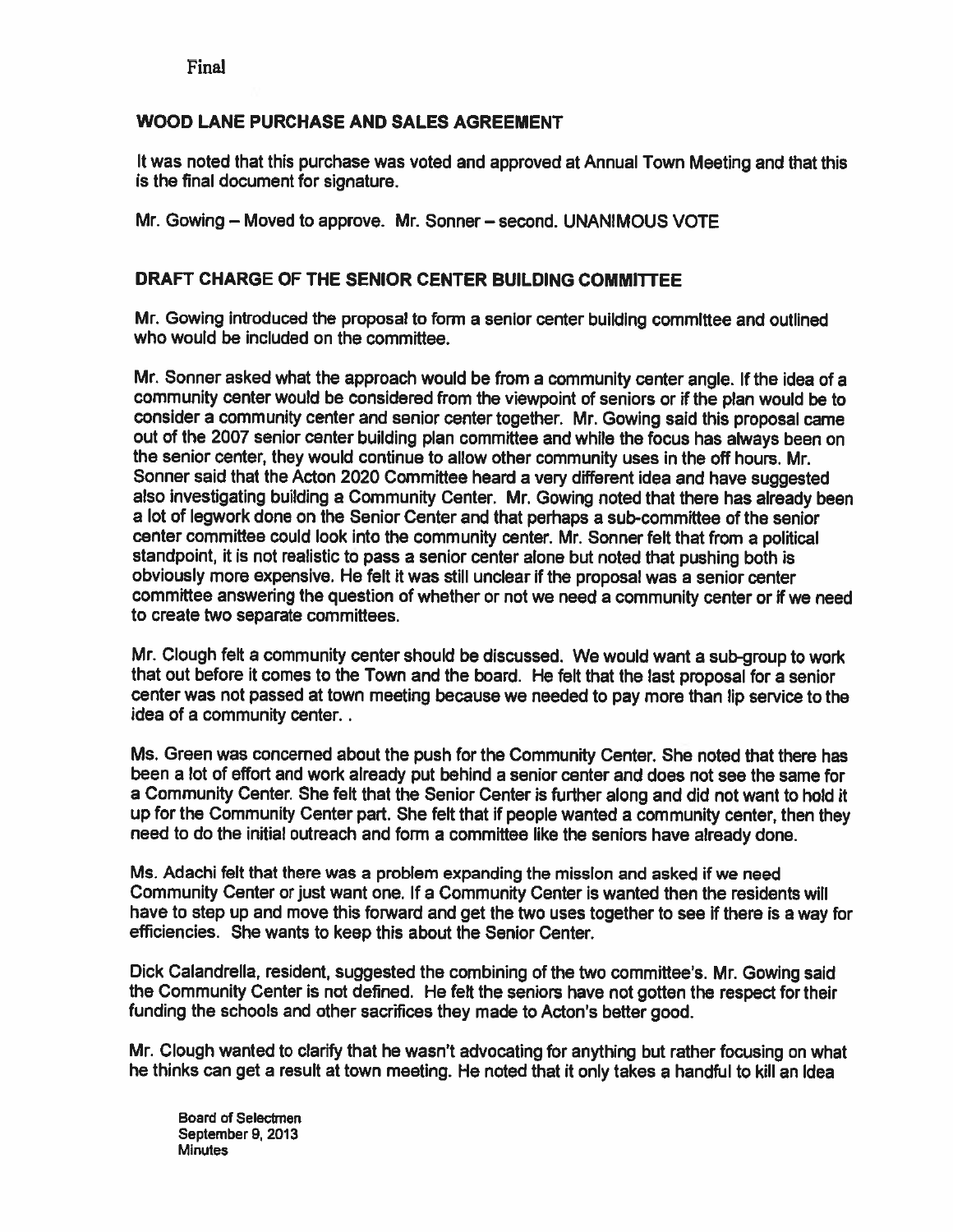and felt that the Senior Center wouldn't pass unless there is <sup>a</sup> greater exploration of <sup>a</sup> Community Center.

Mr. Sonner pointed out his main point is we craft ft correctly. He felt there were folks who wanted to help with the Community Center idea.

Andrew Brockway, new chair of the 2020— spoke about the <sup>2020</sup> Committee. The <sup>p</sup>lan does address stand alone senior and combined with Community Center. Asked the Board take in to consideration the Community Center. <sup>2020</sup> thinks it is an important issue.

Margaret Busse — Washington Drive, former chair of 2020. Wants to review what happened with this discussion. She said the executive summary from the <sup>2020</sup> repor<sup>t</sup> noted that the need for both were ranked  $15<sup>th</sup>$  as the highest wants, that being the Senior Center and Community Center and felt we should examine both.

Kristina Rychlick asked that the draft charge include looking at a combined senior and community center. She spoke about the efforts of the group that looked at creating Danny's Place and offered to share the work that they did investigating <sup>a</sup> community center.

Lynn Osbom, Chair of the Friends of the COA, spoke about moving ahead with the Senior Center Building Committee and keeping open mind for the Community Center. She too noted that seniors are the fastest growing population and believes that we need to keep the focus on the senior center.

Franny Osmann, stated that at last town meeting the vote was too big and felt we need to ask this question do we need <sup>a</sup> senior center and the committee may have looked at this.

Resident of Minuteman Road feels it is too bad that it is either one or the other.

Sharon Mercurio, Director COA spoke about the seniors' need for <sup>a</sup> new center and noted that we have shown this need and have outgrown the current building. She hopes we can keep the attention on the Senior Center. In her research, mixed use buildings are not successful.

Herman Kabakoff was <sup>a</sup> member of the committee in 2007. He said people should see the senior center - it is <sup>a</sup> mess and we have under served the seniors. The need is established. We need to find out why town meeting did not suppor<sup>t</sup> it.

Julie Weir, School Street said that community means every generation. It needs to be <sup>a</sup> joint location for <sup>a</sup> senior and community center.

Barbara Wilson said that the seniors and COA board members are proponents of <sup>a</sup> free standing building. Seniors do not want to have to share the one building in town dedicated to seniors..

Resident of <sup>4</sup> Smart Road — spoke about the polarization of the community. Felt it was not <sup>a</sup> good plan.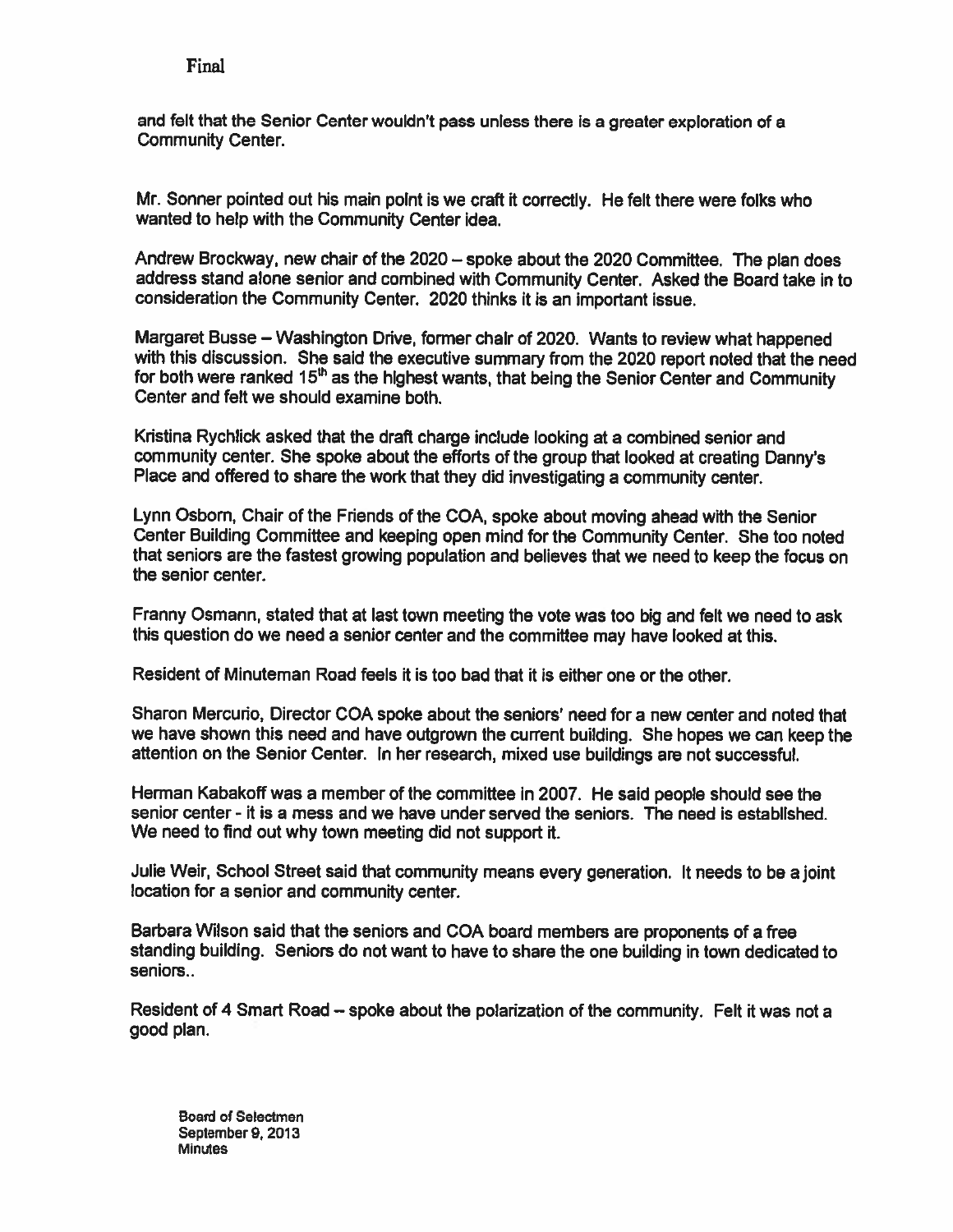Ms. Green felt we need to pu<sup>t</sup> our energies toward the senior center and recommends that Community Center be separate from the Senior Center We need to focus on Senior Center now and the Community Center later

Mr. Sonner wanted to revise the charge to remove the last 4 lines of the first paragraph and to move that we pass the charge without that section, and to also pu<sup>t</sup> out <sup>a</sup> call for citizens who want to come forward with <sup>a</sup> recommendation on how to move forward with <sup>a</sup> Community Center. Mr. Sonner — Moved to approve the revised Charge with changes. Ms. Green second. Motion passes, 4-1 Mr. Clough- NO

#### DESIGNER SELECTION COMMITTEE, REQUEST FOR PROPOSALS, KELLEY'S CORNER

Mr. Ledoux outlined the \$277,000 appropriated at town meeting to commence work at Kelley's Corner with <sup>p</sup>hysical changes as well as zoning changes. This group will review and make recommendations to him and they will negotiate costs once <sup>a</sup> designer is chosen. Roland has reviewed the Selection Committee request. Mr. Ledoux suggests membership of <sup>a</sup> member of BOS, EDC, Planning Board and Peter Ashton as at large representative. RFP's are due Sept.<br>30<sup>th</sup>

Ms. Adachi said she would like to appoint John Sonner as the SOS liaison to the committee. Mr. Clough feels he is the best choice because he is <sup>a</sup> liaison for most of the other committees represented on the designer selection committee. Mr. Gowing - Moved to nominate Mr Clough — Mr. Sonner — second. UNANIMOUS VOTE.

#### EXCHANGE HALL — CPA FUND RELEASE

Mr. Gowing - Moved to accep<sup>t</sup> the repor<sup>t</sup> of the Town Planner and to release the CPC Funds for the Exchange Hall. All requirements have been fulfilled. Mr. Sonner - second. UNANIMOUS VOTE

#### SEWER COMMISSIONER'S BUSINESS

#### REQUEST FROM FORMER OWNER OF 9 BEVERLY ROAD FOR REDUCTION IN SEWER BILL

Mr. Sonner - Moved to approve. Mr. Clough - second. UNANIMOUS VOTE

#### **SELECTMEN'S REPORTS**

Mr. Sonner — GAB (Green Advisory Board) said the energy-consumption target for the town will be tough to meet and the easy steps are complete, leaving behavior such as turning off lights. They are hoping to have the SoS suppor<sup>t</sup> this effort. The Acton Memorial Library is in the final stages of their Long-Range Plan and would like to presen<sup>t</sup> it to the BoS. WLMAC (Water Land Management Advisory Committee) might cease to exist as <sup>a</sup> committee. They are trying to ge<sup>t</sup> the AWO (Acton Water District) to have the Long-Range Plan easily available on their web site. They are also looking to create an easily-digestible public education campaign. Andy Brockway is the new chair of Acton 2020 and Kat Hudson is the new vice chair. There will be no separate committee for Kelley's Corner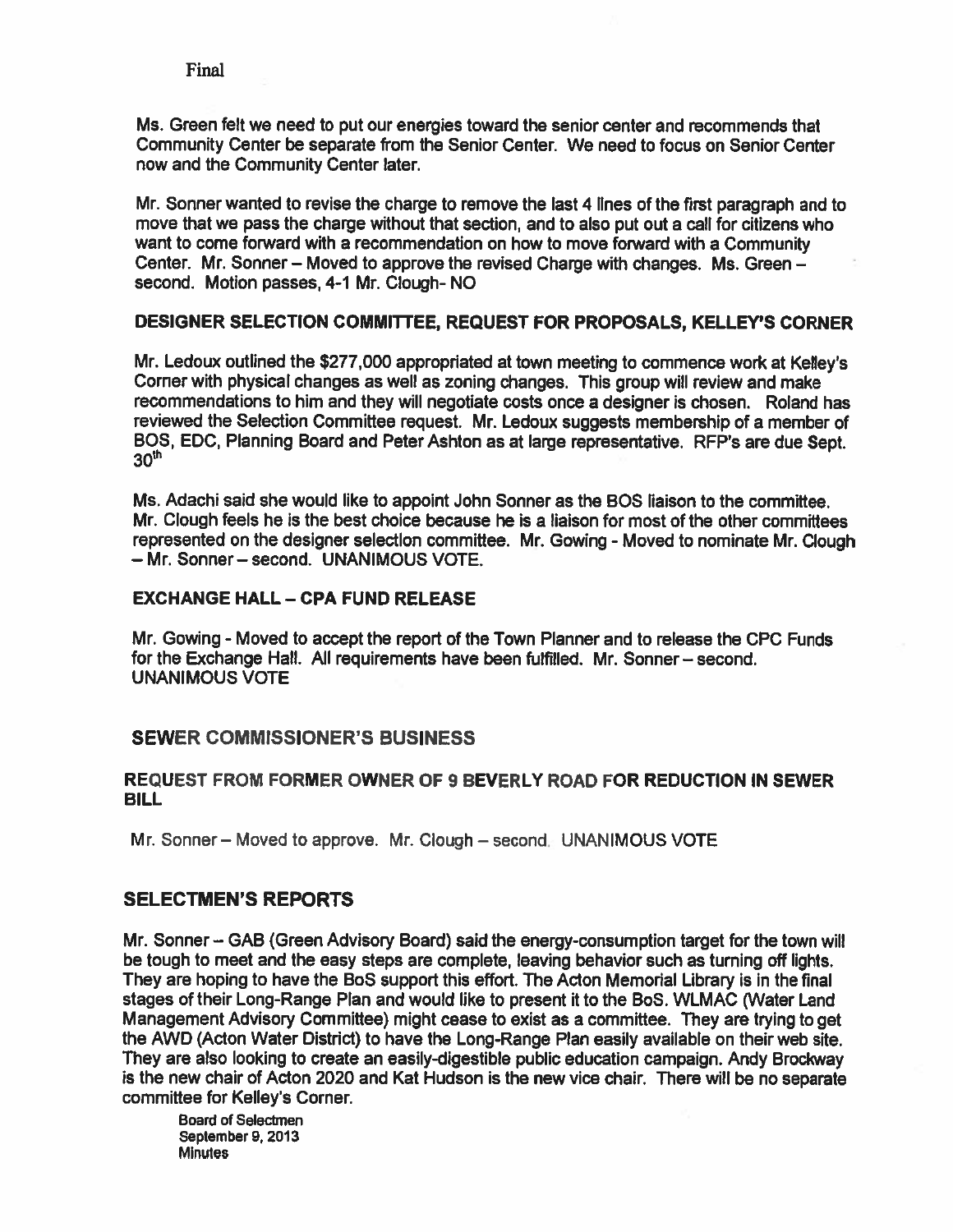Mr. Gowing - Moved to approve the Consent Items - Mr. Sonner - second. UNANIMOUS VOTE

### EXECUTIVE SESSION

#### Procedure for Entering Executive Session on 9/9/13 Under the New Open Meeting Law

Chair: "I'll entertain <sup>a</sup> motion to enter executive session to discuss strategy with respec<sup>t</sup> to Real Property."

- a. Mr. Gowing: "So moved."
- b. Mr. Sonner: "Second."

Chair: "Before the roll call vote to enter executive session, let me state:

- c. "In the executive session, the Selectmen will discuss Real Property, Audubon Hill Condominiums'
- d. "An open meeting may have <sup>a</sup> detrimental effect on the litigating position of the Town."

Chair: "Would the clerk please call the roll."

Chair: "At the conclusion of the executive session, the Board will reconvene in open session to adjourn."

Ms. Adachi - Moved to adjourn. Mr. Clough - second. Roll call taken, All Ayes.

hristine(*|*Joyce Clerk Recording Secty

Date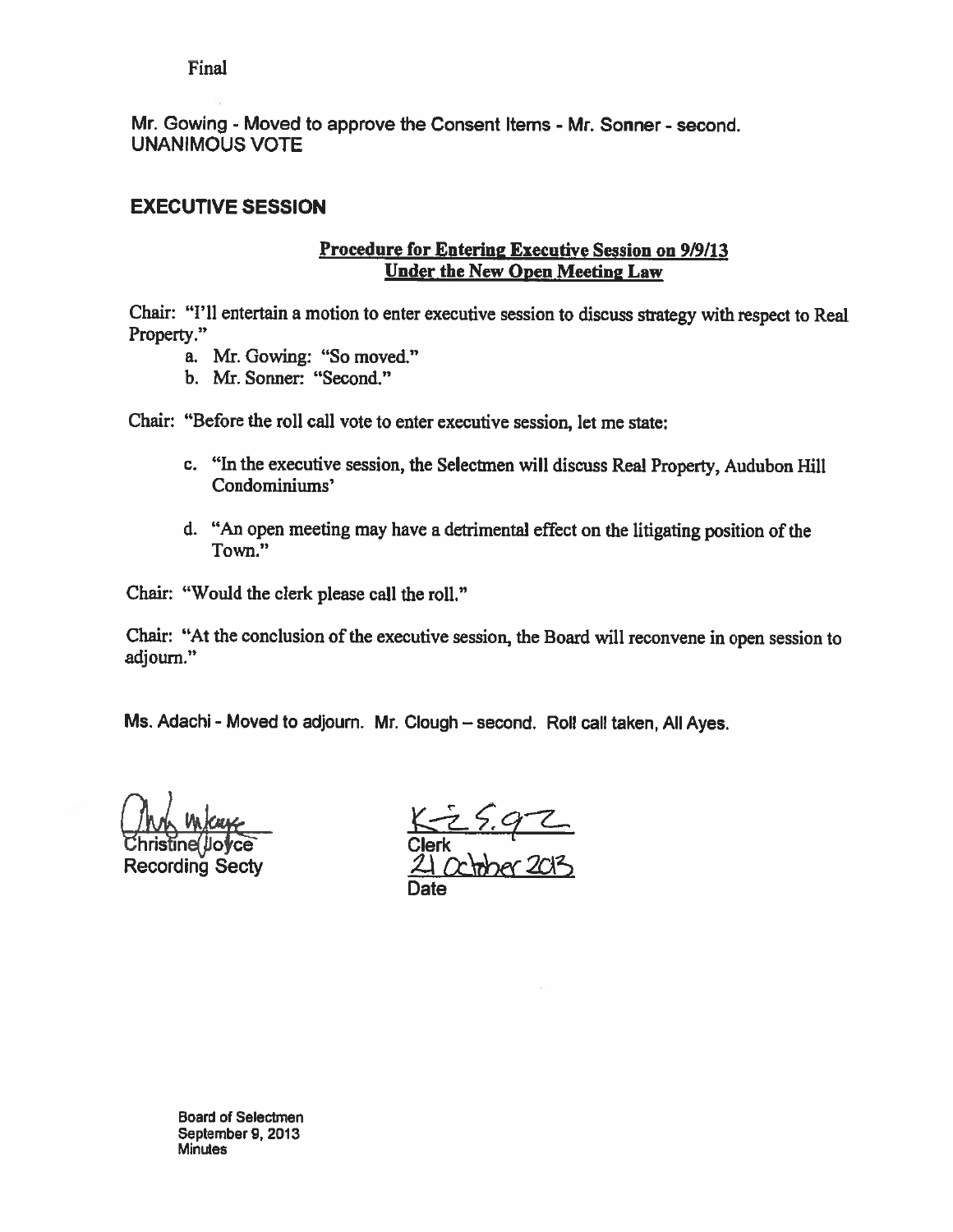Mr. Clough — The Finance Committee is looking at <sup>a</sup> 1/2 million dollar turn back for the end of the last fiscal year. They are preparing to recommend no need for tax increase this year. Economic Development Committee and the Design Review Board looked at CVS <sup>p</sup>lan. With the completion of the Caouette CR, the subcommittee for the Open Space Committee can vote to disband.

Ms. Adachi — Noted her attendance ALG on Thursday. Acton Community Housing Committee met on the 15<sup>th</sup> of August and approved the Post Office Square friendly 40 B and they will need to file the plan with Board of Appeals and will need a support letter. ACHC has had three<br>families move into Whittelsley Way. Water Committee used consultant to clean up their bylaw. Met with a group to continue the discussion on consolidating our polling locations. She has spoken with members of the school committee and school community and they are willing to work with the Town Clerk.

Mr. Gowing — Morrison Farm Committee has six walks scheduled and have had many discussions around the barn and house. Historic District Commission met and gave <sup>a</sup> seminar on talking with the public. Acton TV voted Xuan Kong to its board of directors. They still have one opening on the board.

Ms. Green — Board of Health discussed removal of well at the Morrison Farm. Janet and she attended <sup>a</sup> few meetings with <sup>a</sup> group of people working on forming <sup>a</sup> coalition around diversity issues in town. School committee met and dissolved the regionalizaflon study committee as they move into the actual work of transitioning to <sup>a</sup> full region. They were also able to reduce their use of E&D due to increased cherry sheet numbers. The Committee voted to spend no more than \$150,000 for the Leary track renovation. This money will be matched with more than \$400,000 in private donations. The Commission on Disabilities met with Sharon Mercurio of the Council on Aging and Laura Ducharme to discuss volunteer programs in town and how their committee might supplement those programs. They approved two variances and are working with the building department on <sup>a</sup> variance for the lower fields.

#### CONSENT

Mr. Clough — Hold of 15 Ms. Adachi — Hold on Signs on the Town common (19, 24).

Mr. Clough noted the seat numbers were inconsistent in the application. Dan Breen representing Starbucks said they added <sup>a</sup> new entrance and removed the railing blocking the step and adding five more seats. Railing removal was approved by the COD. What they request is the removal of the railing and up to <sup>20</sup> Seats are requested — which would represent five additional seats.

Acton Woman's /Acton Garden Club requests for <sup>p</sup>lacement of signs on the common. Ms. Adachi explained why the policy has not been finished and she is starting to review the situation again and may recommend to delegate to Town Manager and/or Municipal Properties Director.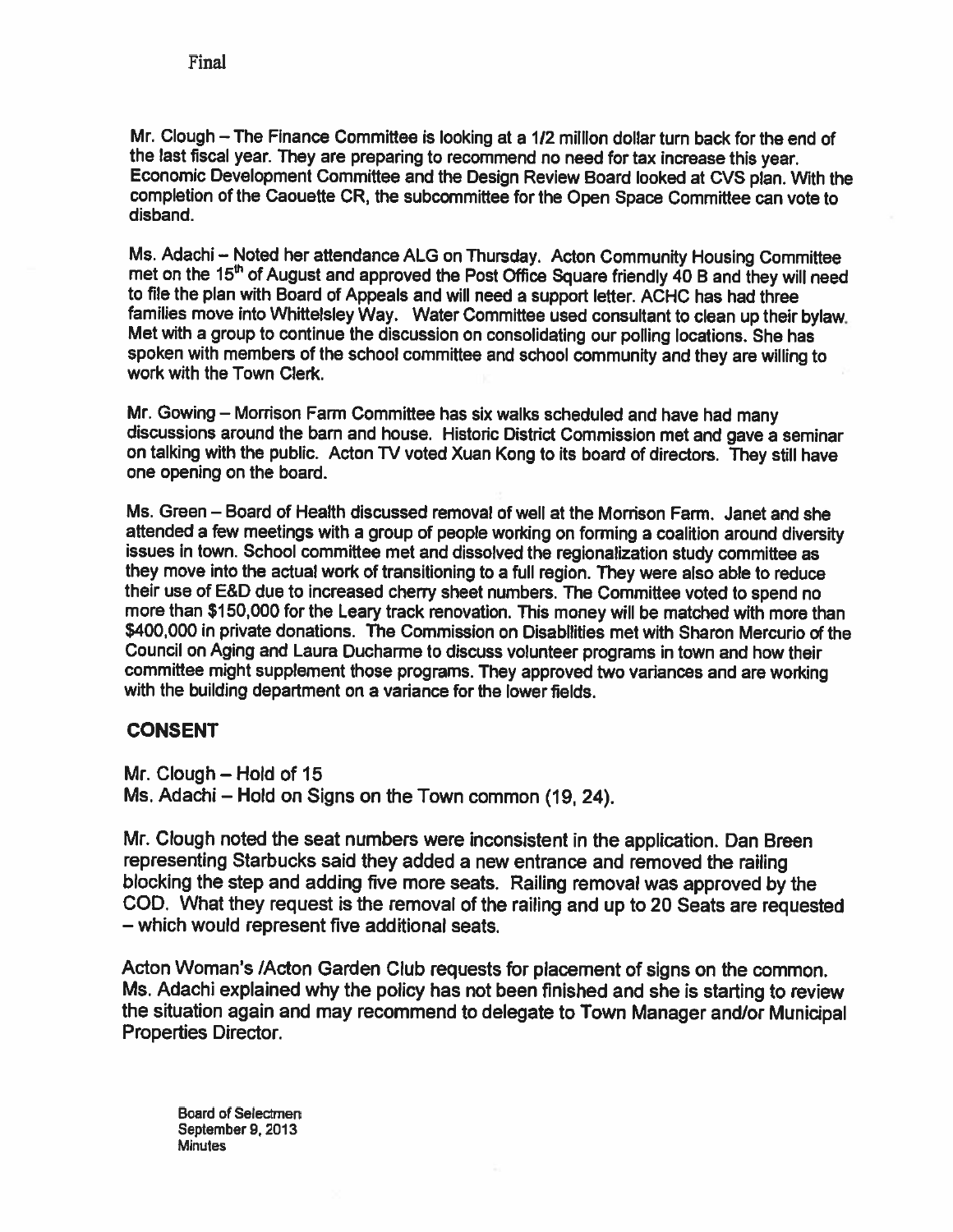# BOARD OF SELECTMEN & SEWER COMMISSIONERS' MEETING AGENDA Francis Faulkner Hearing Room September 9, 2013

EXECUTIVE SESSION — 6:00 p.m. Discuss Litigation and Strategy, W. R. Grace

At the conclusion of the Regular Meeting the Board wilt move into Executive Session to discuss Real Property, Audubon Hill

# REGULAR SESSION 7:00 PM

# I. CITIZENS' CONCERNS

- **II. PUBLIC HEARINGS AND APPOINTMENTS** 
	- 1. 7:05 CHAIRMAN'S UPDATEIOPERATIONAL MINUTE The Chairman will briefly update the Board. The Town Manager will provide <sup>a</sup> brief report.
	- 2. 7:15 PANERA SITE PLAN #315113-441 CONTINUANCE 252 MAIN STREET CONTINUANCE FROM JULY 22
	- 3. 7:45 TRB DEVELOPMENT GROUP, SITE PLAN #811113 444, PROPOSED CVS, 400 MASS. AVE. See enclosed materials
	- 4. 8:10 BURSAW GAS AND OIL— 94 GREAT ROAD, APPLICATION TO STORE 4140 GALLONS OF LP-GAS See enclosed materials
	- 5. 8:20 COMMON VICTUALLER LICENSE, LI FAT INC. DIBIAI SPICEPEPPER GARDEN, 36 GREAT ROAD See enclosed materials
	- 6. 8:25 FULL LIQUOR LICENSE AS A RESTAURANT TRANSFER FROM AN HONG TO LI FAT INC., 36 GREAT ROAD See enclosed materials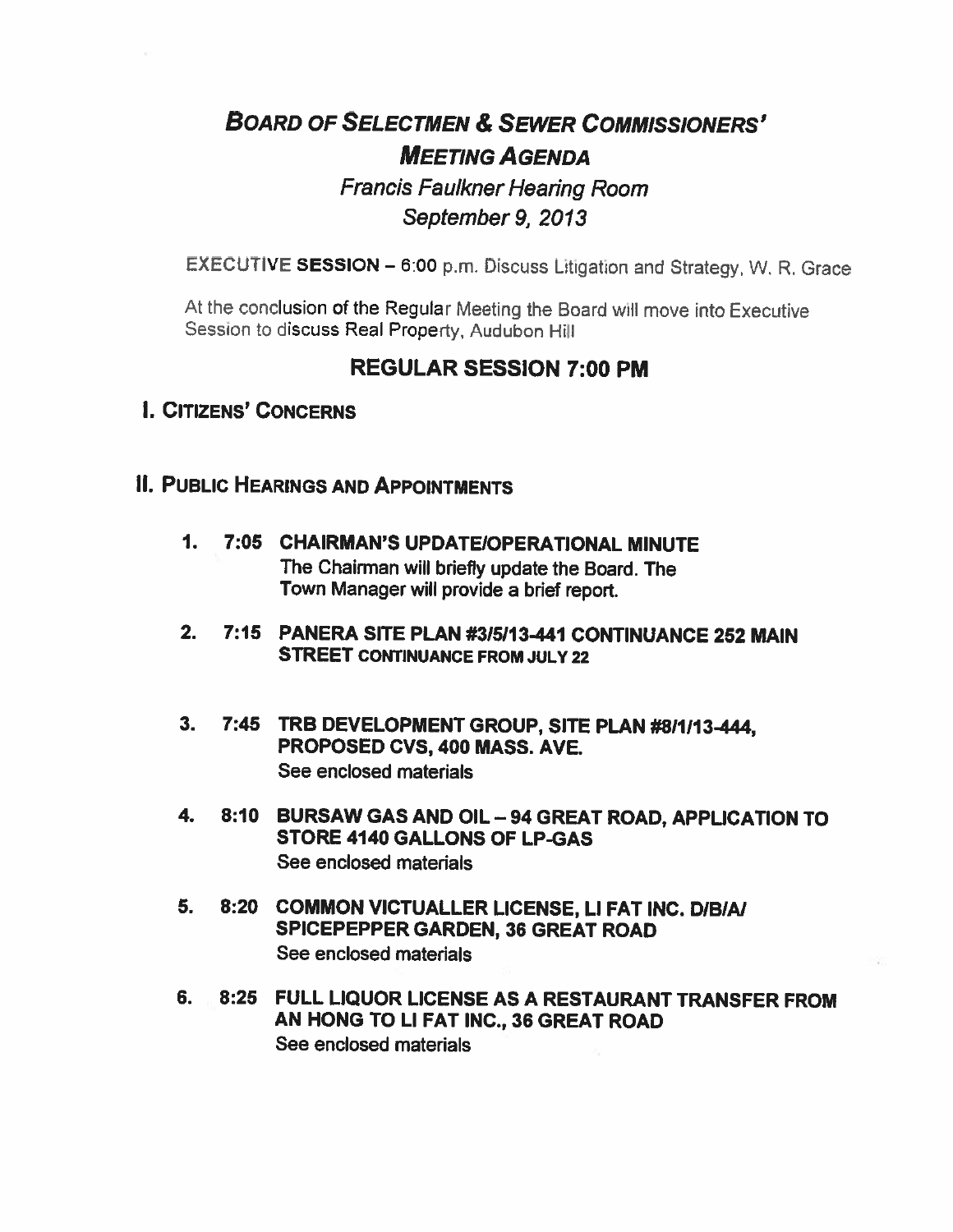#### SELECTMEN'S BUSINESS

- 7. ARTICLE 40 OF THE 2013 ANNUAL TOWN MEETING, DOG LICENSES AND KENNEL FEES! WAIVER OF FEE FOR RESIDENTS OVER 70 VOTE TO IMPLEMENT ARTICLE FROM TOWN MEETING BEGINNING ON JANUARY 1, 2014 See enclosed materials
- 8. WOOD LANE PURCHASE AND SALE AGREEMENT FOR BOARD VOTE AND SIGNATURE See enclosed materials
- 9. CROSSTOWN CONNECT INTER-MUNICIPAL AGREEMENT FOR BOARD VOTE AND SIGNATURE See enclosed materials
- 10. DRAFT CHARGE OF THE SENIOR CENTER BUILDING COMMITtEE See enclosed materials
- 11. DESIGNER SELECTION COMMITTEE, REQUEST FOR PROPOSALS, KELLEY'S CORNER See enclosed materials
- 12. EXCHANGE HALL CPA FUND RELEASE See enclosed materials

SEWER COMMISSIONERS' BUSINESS

13. REQUEST FROM FORMER RESIDENT TO REDUCE THE SEWER BILL AT 9 BEVERLEY ROAD See enclosed materials

SELECTMEN'S REPORTS

- III. CONSENT AGENDA
	- 14. ACCEPT MINUTES, BOARD OF SELECTMEN, JULY 22, 2013 REGULAR AND CONFIDENTIAL See enclosed materials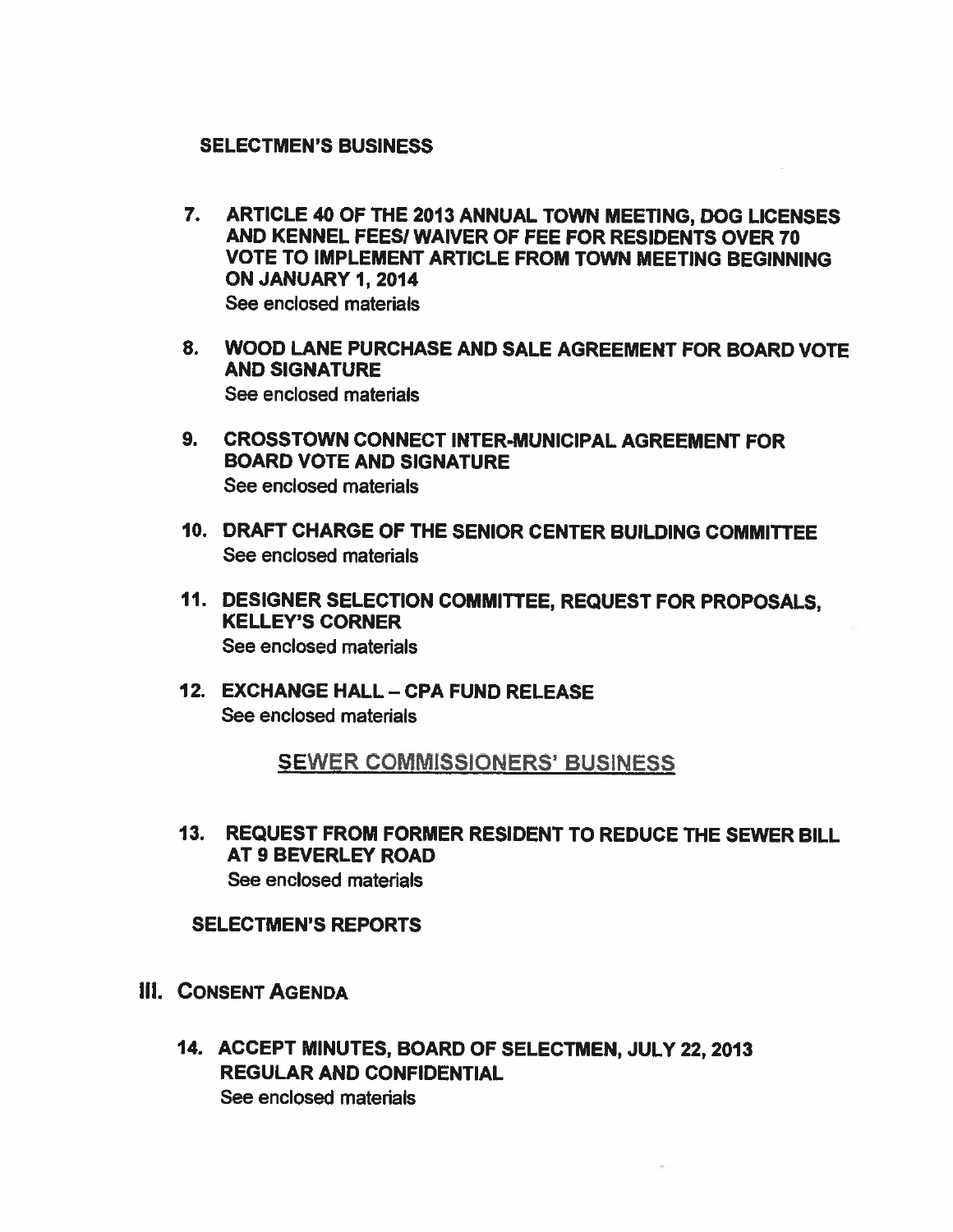- 15. AMEND SITE PLAN # 1114102-385 STARBUCKS, 411 MASS AVE. AMEND THE 2002 DECISION TO ALLOW THE REMOVAL OF A PATIO RAILING BLOCKING ACCESS AT THE PATIO AND TO ADD FIVE SEATS IN ThE INTERIOR See enclosed materials
- 16. DISBANDING THE CAOUETTE-SIMEONE CONSERVATION RESTRICTION COMMITtEE
- 17. APPOINTMENT OF RONALD REGAN TO THE HISTORIC DISTRICT COMMISSION TERM TO EXPIRE 6130116 See enclosed materials
- 18. APPOINTMENT OF DAVID MARTIN TO SERVE AS THE BOARD OF SELECTMEN'S REPRESENTATIVE TO THE MBTA ADVISORY BOARD See enclosed materials
- 19. ACTON WOMAN'S CLUB REQUEST TO PLACE SIGNS ON THE TOWN COMMON TO ADVERTISE THEIR FUND RAISER PIE SALE See enclosed materials
- 20. ONE DAY LIQUOR LICENSE, CONGREGATION BETH ELOHIM See enclosed materials
- 21. DISPOSAL OF OBSOLETE MATERIALS, MEMORIAL LIBRARY See enclosed materials
- 22. DISPOSAL OF OBSOLETE FAULKNER ROOM PIANO, MUNICIPAL PROPERTIES DIRECTOR See enclosed materials
- 23. ACCEPT GIFT, PLANNING DEPARTMENT See enclosed <sup>a</sup> gift of \$50,000 to the ACHC program fund from James Fenton in lieu of an affordable housing unit at Ellsworth Village LLC
- 24. ACTON GARDEN CLUB REQUEST TO PLACE A SIGN ON THE FRONT LAWN OF THE MEMORIAL LIBRARY TO ADVERTISE THEIR EVENT See enclosed materials

# EXECUTIVE SESSION

There will be <sup>a</sup> need for Executive Session, to discuss Real Property, Audubon Hill Condominiums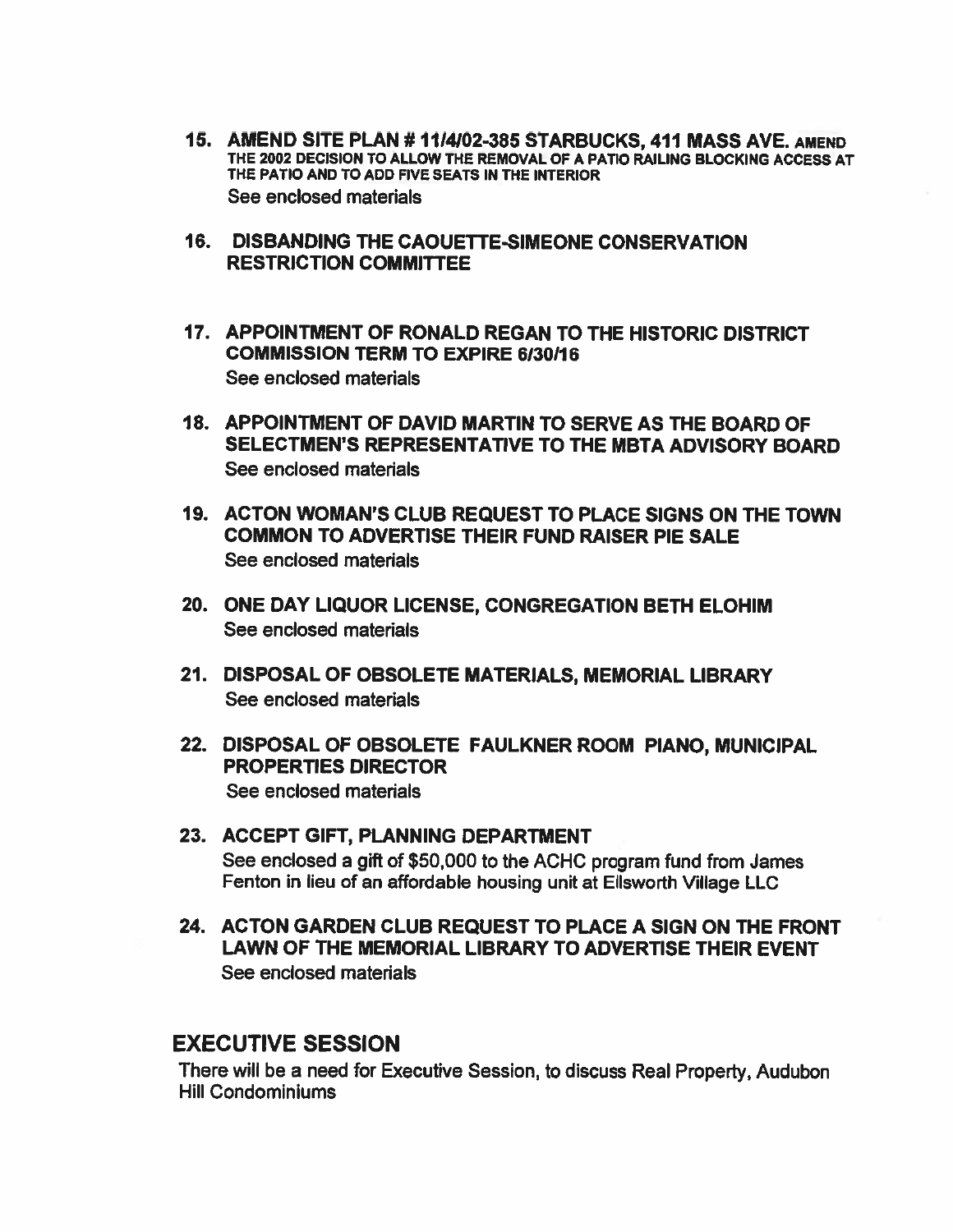#### ADDITIONAL INFORMATION

See enclosed correspondence that is strictly informational and requires no Board action

# FUTURE AGENDAS

To facilitate scheduling for interested parties, the following items are scheduled for discussion on future agendas. This is not <sup>a</sup> complete agenda

| September 23<br>---<br>--- | October 7<br>------- | . |        |
|----------------------------|----------------------|---|--------|
|                            |                      | . | ------ |
|                            |                      |   |        |

Asa Parlin House discussion Morrison Farm Committee - "Presentation of New Plan"

NSTAR — Jackson Drive Pole Location class II car Dealers License, <sup>107</sup> Great Road, Mill Dam Leasing

#### PENDING MINUTES PENDING COMMITTEE APPOINTMENTS

May 13, August <sup>5</sup>

AWAITING VCC REVIEW AND RECOMMENDATION

Gany Mccarthy— NA Fire Station Task Force K. Randall Bashta - Sidewalk Committee

AWAITING BOS REVIEW AND RECOMMENDATION H.W. Flood - NA Fire Station Task Force Robert Puffer — NA Fire Station Task Force Robert Ingram — NA Fire Station Task Force Dale Chayes — NA Fire Station Task Force Peter Balkus, NA Fire Station Task Force

Kim Montefla — Design Review Board- DC Leslie Johnson Commission on Disabilities KG Suzanne Buckmefter —Board of Appeals -JA Renato Nakagomi -Green Advisory Committee -JS Aaron Gaff— MDC — MG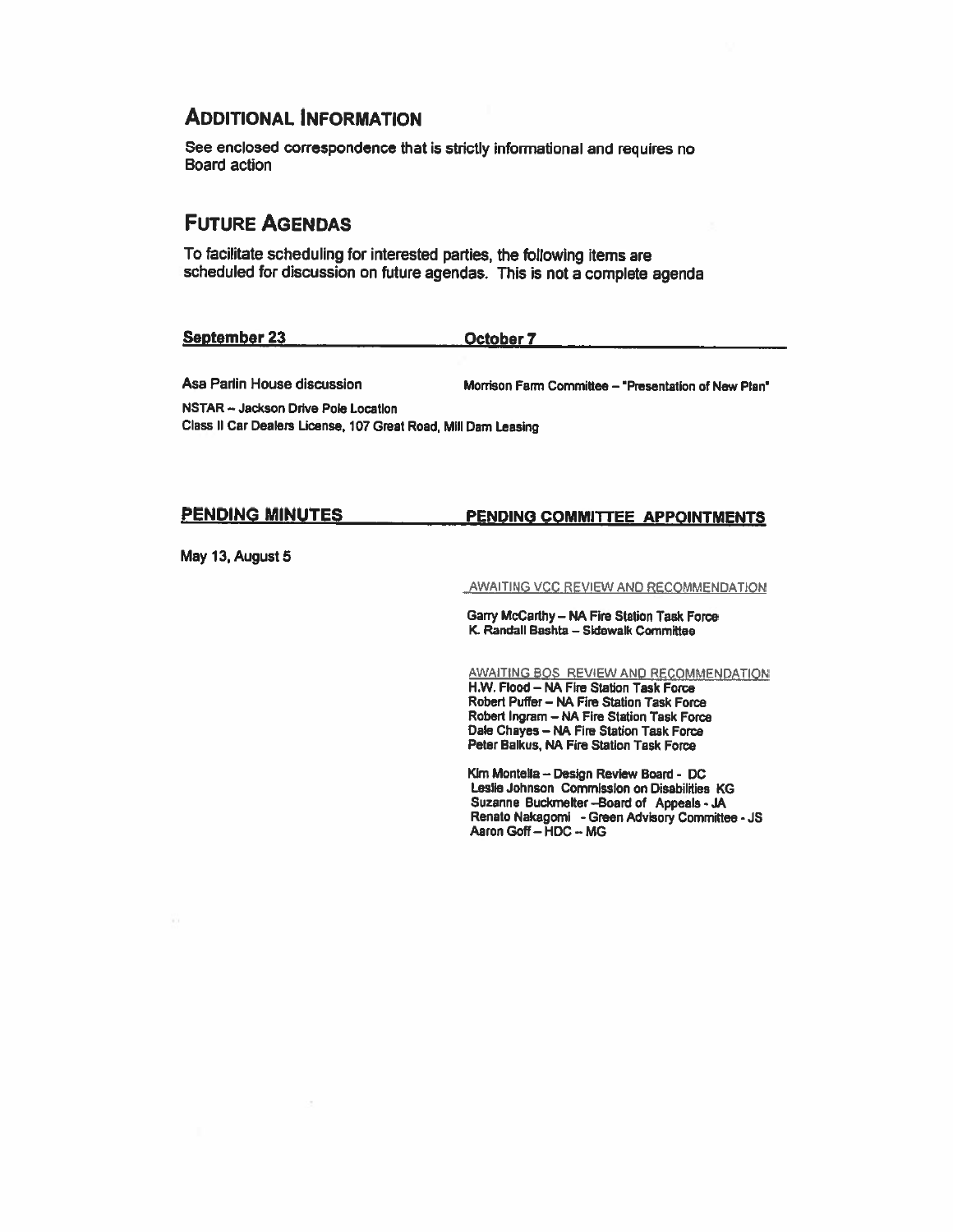$9(12)$ 

#### BOARD OF SELECTMEN MOTION September 9, 2013

Move that the Board of Selectmen accept the report of the Planning Director dated 2013, concerning the release of Community Preservation Act (CPA) funds to Exchange Hall, LLC for the restoration of historic elements of the building known as Exchange Hall, 2 School Street, Acton; acknowledge that the conditions for the release of the CPA fimds set forth in the Agreement dated December 17, <sup>2012</sup> between the Town and Exchange Hall, LLC have been met; and authorize the Town Manager to release CPA funds in the amount of \$231,948.00 to Exchange Hall in accordance therewith.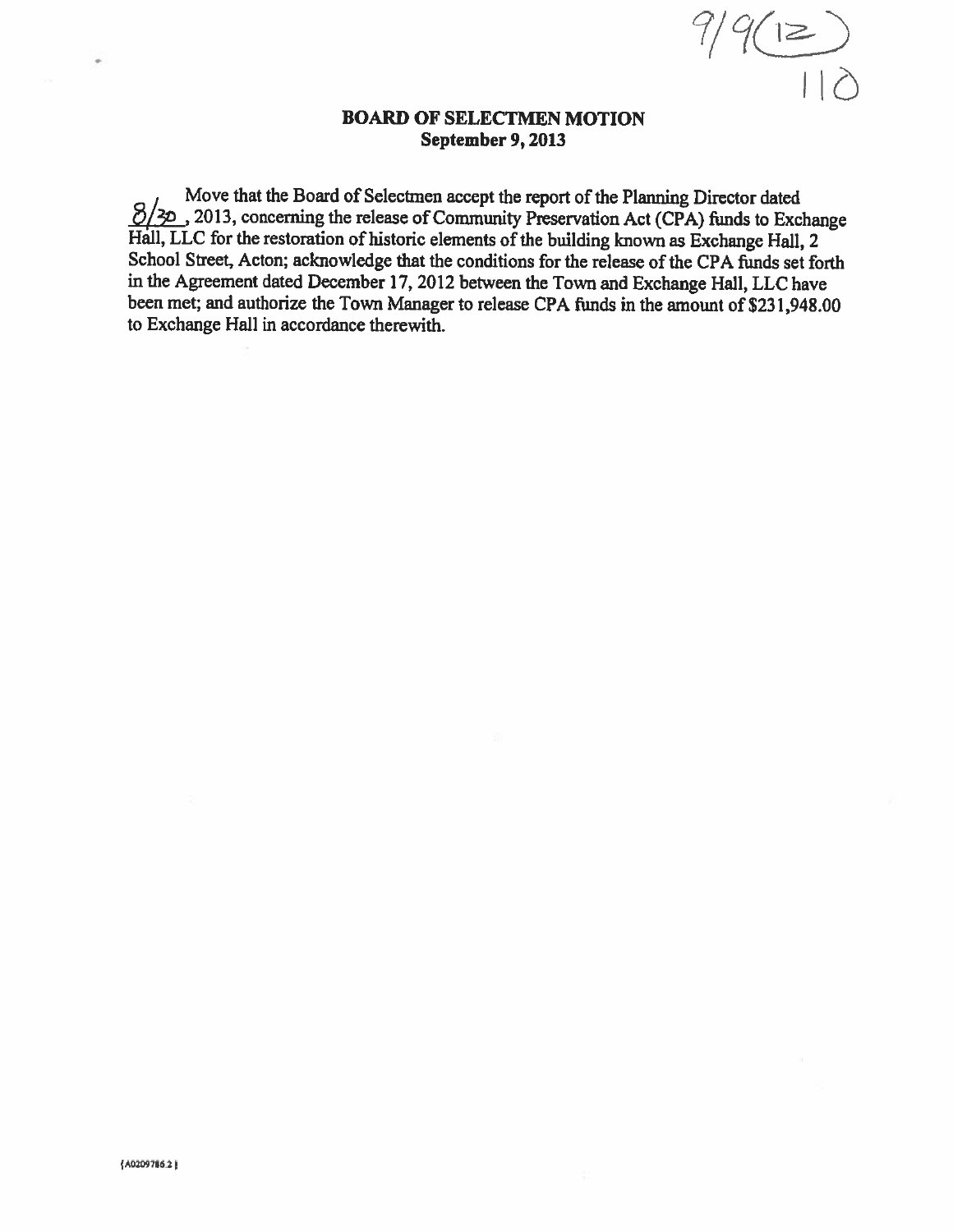|                                                                   | <b>I</b> Xerox DocuShare®<br>manager Logord My DocuShare My Tasks                            |               |                  |               | Home Content Map What's New Users &<br>Groups Help<br><b>Search</b><br>In. |  |  |  |
|-------------------------------------------------------------------|----------------------------------------------------------------------------------------------|---------------|------------------|---------------|----------------------------------------------------------------------------|--|--|--|
| This Collection V<br>Advanced<br><b>@ My Background Jobs (91)</b> |                                                                                              |               |                  |               |                                                                            |  |  |  |
| $\bullet$                                                         | Added new object: 160 (18) Representataive to the MBTA Appointment, David                    | <b>Martin</b> |                  |               |                                                                            |  |  |  |
|                                                                   | Location: Home $\pi$ Public Meetings » Board of Selectmen » 2013 $\#$ 09-09 » Agenda Listing |               |                  |               |                                                                            |  |  |  |
|                                                                   | Agenda                                                                                       |               |                  |               | Properties<br><b>企 Add to Favorites</b><br>7                               |  |  |  |
|                                                                   | Edit Selected<br>  Go<br>Add                                                                 | Go            |                  |               | Refresh<br>E M                                                             |  |  |  |
|                                                                   | Type Title                                                                                   | <b>Owner</b>  | <b>Edited</b>    | <b>Size</b>   | Actions                                                                    |  |  |  |
| 冠                                                                 | 010 Agenda, Board of<br>Selectmen, Sept. 9, 2013<br>₿                                        | manager       | 09/06/13         | 67 KB         | 日邸因口~                                                                      |  |  |  |
| 园                                                                 | 020 (3) TRB Site Plan CVS manager 09/06/13<br>e                                              |               |                  | 307 KB        | 日昭田白~                                                                      |  |  |  |
| 乱                                                                 | 030 (4) Bursaw Gas Liquid manager 09/06/13<br><b>Storage 日</b>                               |               |                  | 200 KB        | 国邸団口~                                                                      |  |  |  |
| 氝                                                                 | 040 (5) Common<br>Victualler, Spicepepper<br>Garden 中                                        | manager       | 09/06/13         | <b>125 KB</b> | 日邸図ロャ                                                                      |  |  |  |
| 司                                                                 | 050 (6) Full Liquor<br><b>License Transfer</b><br>Spicepepper Garden 中                       |               | manager 09/06/13 | 341 KB        | 国邸田口~                                                                      |  |  |  |
| 瓰<br>П                                                            | 060 (7) Dog License Fee<br>Recommedation &                                                   | manager       | 09/06/13         | <b>128 KB</b> | 出路的一~                                                                      |  |  |  |
| 勖                                                                 | 070 (8) Wood Lane P&S 中                                                                      |               | manager 09/06/13 | 392 KB        | 日昭函口~                                                                      |  |  |  |
| 旵<br>П                                                            | 080 (9) Cross Town<br><b>Connect Inter-Municipal</b><br>Agreement &                          | manager       | 09/06/13         | 204 KB        | 85880 ?                                                                    |  |  |  |
| 司<br>□                                                            | 090 (10) Senior Center<br><b>Study Committee Charge</b><br>ē                                 | manager       | 09/06/13         | <b>12 KB</b>  | 出邸四口~                                                                      |  |  |  |
| 园<br>П                                                            | 100 (11) Kelley's Corner                                                                     | manager       | 09/06/13         | 20 KB         | 日昭田口~                                                                      |  |  |  |